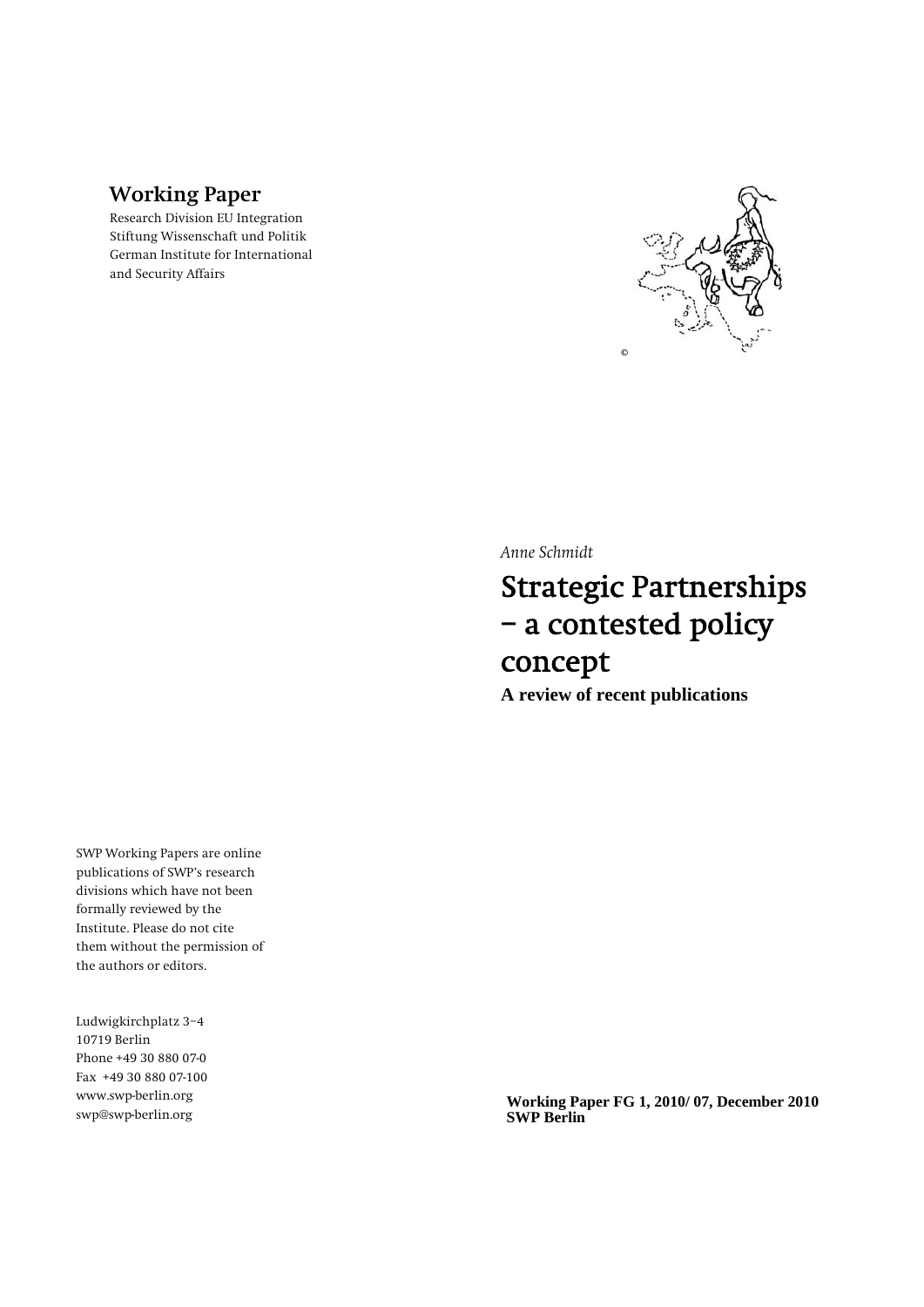#### **Introduction**

Already in 2003 the European Security Strategy (ESS) recommended complementing the then relationships with the USA and Russia by developing "strategic partnerships, with Japan, China, Canada and India as well as with all those who share our goals and values, and are prepared to act in their support." Initially, this simply meant upgrading existing relations with the chosen countries which had previously been based on a form of European Community co-operation agreements. The 2008 ESS implementation report further singled out Brazil, South Africa and the inter-regional relationships between the EU and Latin America, Africa, ASEAN, SAARC and Central Asia. Under van Rompuy's aegis, the European Council's September summit aimed to clarify the EU's relations with these countries and drew up guiding principles for the future of the strategic partnership format. This is deemed necessary due to the rise of other global powers and the changed geopolitical landscape. Analysts perceive a mismatch between the EU's ambition to be a strategic actor and its actual capabilities and instruments. In the present review of recent publications on the issue, it becomes clear that the partnerships lack a clear sense of strategic purpose. As a result, their makeup has been determined far more by existing relationships and sectoral concerns. Yet, this review also identifies various constructive suggestions by which the bilateral partnership format could be used to achieve the stated goal of effective multilateralism as well as reconciling the EU's broad normative concerns with its narrower interests. At the heart of these suggestions is the precondition that the EU itself develop into a strategic actor.

The following paper takes a deeper look into the debate on "strategic partnerships" and tries to answer the following questions: What are the goals of this initiative? Are the partnerships a fitting concept with which to pursue them? Have the choice of partners and the substance of the arrangements been conducive to success? And what is the future of the strategic partnerships?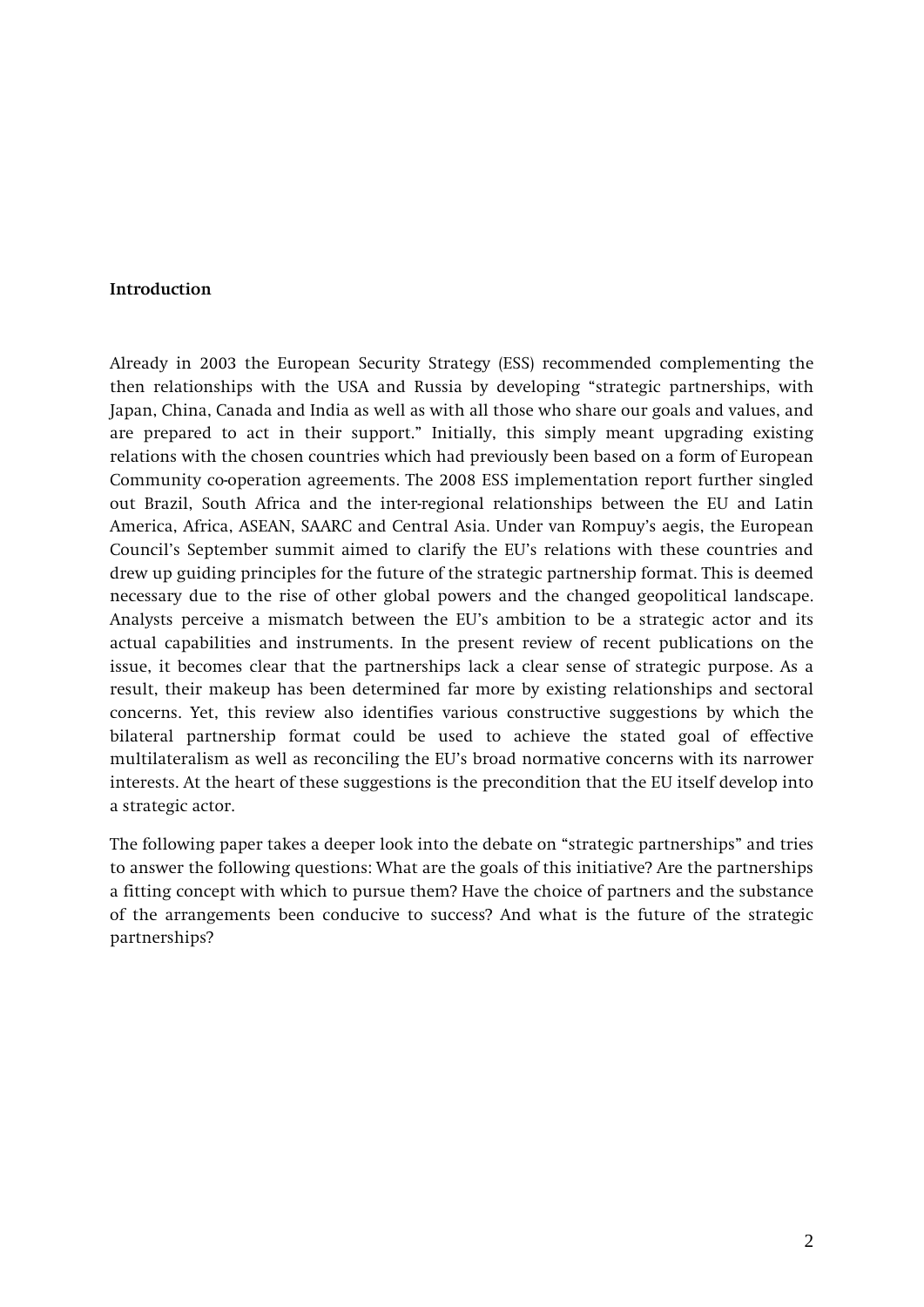#### **"Strategic partnerships" – a concept searching for a meaning?**

Ahead of the summit, the main complaint amongst analysts is unsurprising: The EU itself does not provide a clear definition of what it means by "strategic partnerships". It states only what it wants to achieve with them. With the strategic partnerships, the EU aims to jointly promote effective multilateralism in pursuit of common challenges. More concretely, it wishes to "actively seek common ground on issues of mutual interest, support each other's political agendas and take joint political action at regional [...] or global level".<sup>i</sup> What these issues of mutual interest consist of will differ from partnership to partnership. For India they would include the situation in Afghanistan and global stability; energy security, climate change and the protection of the environment in the case of China; crisis management and regional integration with Africa; counter-terrorism with the US; energy and frozen conflicts with Russia as well as the Iran nuclear issue and lasting stability in the EU's neighbourhood which is mentioned with regard to more than one partner.

A small number of researchers view the lack of conceptual clarity in the partnerships as unproblematic. **Giovanni Grevi** (EU-ISS) argues that it might even be an advantage, since a certain degree of flexibility and constructive ambiguity is indispensable for a concept such as this. In the absence of a uniform conceptual straightjacket, there is room for mutual adjustments, concessions, trade-offs, pragmatism and an incremental approach. For Grevi, the strategic nature of the EU's partnerships with emerging countries lies in the way they allow the EU to pursue its goals and spread its norms at the international level.

**Sven Biscop and Thomas Renard** (EGMONT), by contrast, speak for the mainstream when they criticise the fact that strategic partnerships have been viewed and interpreted in different ways in the EU and abroad. In the words of Chinese Prime Minister Wen Jiabao, for example, "cooperation in a strategic partnership should be long-term and stable, transcending both differences and ideology and social systems and the impact of individual events. Furthermore, it should take place on an equal footing and be mutually beneficial".<sup>ii</sup> Whereas various actors may agree with Jiabao, the differences occur when it comes to diverging perceptions and conflicts of interest as regards the concrete handling of common challenges. In the view of Renard and Biscop, the lack of substantial clarity risks overstretching the concept and creating confusion within the EU and abroad - not least when it is used in a fashionable and empty way. And this is a very real danger. The name "strategic partnership" is after all flattering for all concerned – who would not want to be considered a strategic and coveted actor?

Other analysts worry that the name "Strategic Partnerships" creates expectations that are not fulfilled. **Günther Maihold** (SWP) looks at both the meaning of "partnership" and "strategy". "Partnership" is a cultural ideal for the joint shape of a relationship. Simply by its choice of name, the concept includes assumptions of equal rights and tasks and the possibility of constructively discussing the joint development of the relationship. With partnership, there also comes an expectation of exclusivity. The word "strategy" should not be used lightly either. Like the economic concept of "strategic alliances", it relies on cooperation between (economic) actors agreeing to produce something jointly in order to realise common goals. Thereby, the existing competition between them will be suspended at least partially. Cooperation then means a common advantage and success. **Annegret Bendiek** and **Heinz Kramer** (SWP) further clarify the background of the concept "strategy"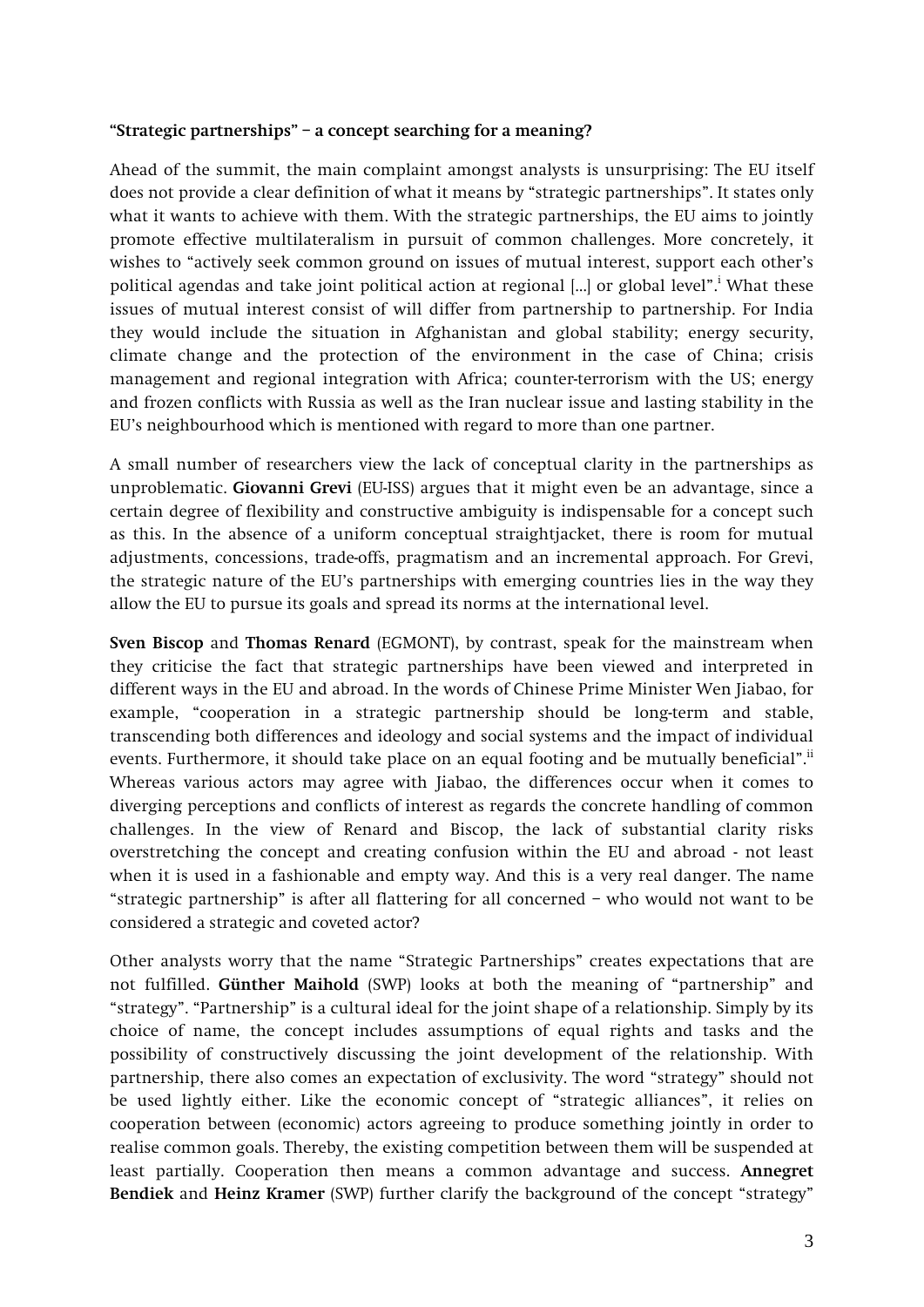rooting it in military usage and in domestic politics such as election campaign strategies. This sets the bar high for the EU. In their perspective, strategy can be viewed as "a wellplanned pursuit of a clearly-defined long-term goal or as a planned realization of a certain long-term interest" which has precisely defined objectives, timeframes and action plans.

Authors such as **Biscop**/**Renard** argue that the role of the partnerships in the context of promoting effective multilateralism remains unclear. In their view, the strategic partnerships could only act as instruments for the promotion of effective multilateralism when preceded by an assessment of the EU's interests in each of the regions followed by an identification of shared interests. This has not occurred. **Alvaro de Vasconcelos et al.** (EU-ISS) draw attention to the inherent tension between this multilateral objective and the bilateral approach of strategic partnerships. Still, with the strategic partnerships' ambition to go beyond bilateralism by agreeing on how to cope with joint global challenges at different levels, including multilaterally, this format, in their view, can still be seen as conducive to the goal of effective multilateralism. In that sense the EU also aimed at a common understanding of shared global responsibility among the different strategic actors for global peace and security. What however worries them is the fact that some of the EU's partners had different understandings of multilateralism than the EU. Thus, in China's, Russia's and India's definition, multilateralism meant a way of balancing power rather than of global governance - something which would question the principle of non-interference.

**Bendiek/Kramer** stress the uncertainties with regard to the relationship between bilateral "strategic partnerships" and the EU's inter-regional "strategies" (e.g. between EU-Brazil and EU-MERCOSUR or EU-China, EU-India and EU-ASEAN, ASEM etc.) which in the past had already led to rivalries. The authors question whether the EU, which has in the past been a strong supporter of regional integration throughout the world, would not send ambiguous signals to its regional counterparts by agreeing strategic partnerships with selected leading countries.

## **Partners and policy contents – the cart before the horse?**

If the partnerships really were norm-based instruments, implemented in pursuit of effective multilateralism, this would presumably determine the choice of partner. And it is indeed the case that, according to the ESS, the EU will conclude strategic partnerships with "all those who share our goals and values and are prepared to act in their support". In EU-Mexico relations the EU has "the same commitment to the principles of human rights, democracy and the rule of law, and to an effective multilateral system" as Mexico. And with Africa there is a "consensus on values, common interests and common strategic objectives" as well as a commitment to an "equal" partnership.

Yet, the strategic partnerships with other countries illustrate that norms are not definitive when it comes to the choice of partner. For Russia and India the ESS mentions "common interests". And according to the EU-China strategic partnership document the EU's relationship with China should be "balanced, reciprocal and mutually beneficial". Van Rompuy is frank about the significance of mutual interests in the choice of partners. For him, "[the EU's] strategic partnerships have to be based on a balance of mutual advantages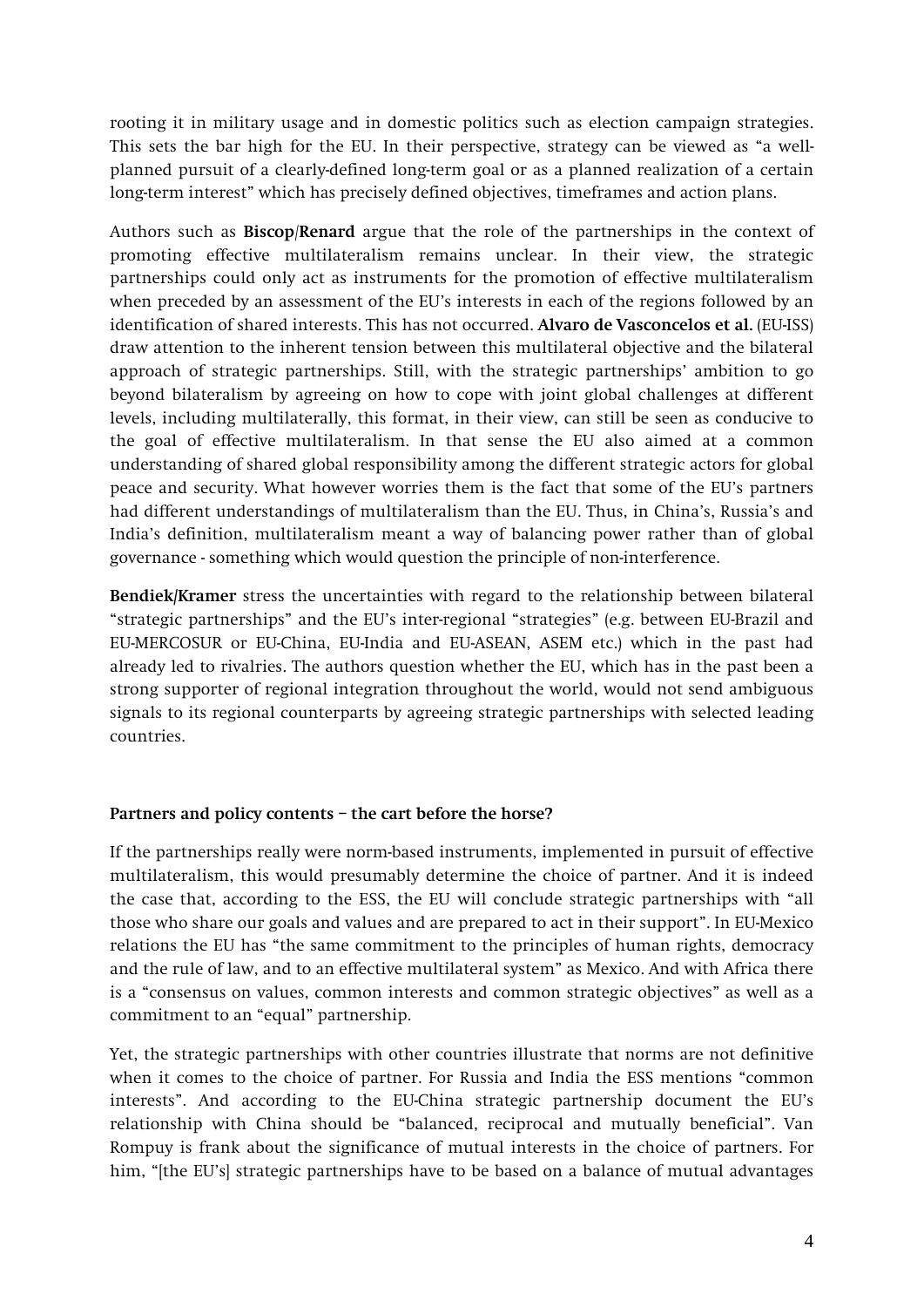and commitments". In his view, the "benefits from the networks of globalisation must be accompanied by a sense of responsible ownership and investment into their functioning".<sup>iii</sup>

As **Biscop/Renard** point out, there are few established criteria in the choice of partners beyond the abovementioned principle-sharing (as set out in Art. 22 of the Lisbon Treaty). Partners must, however, have the capacity to exert a significant influence on global issues or a region. They rightly ask if Mexico and South Africa can be put on an identical level with China, Russia and the US? For Biscop/Renard there are two kinds of partners: Russia, India, China and the US for comprehensive co-operation and the others (Brazil, Mexico, South Africa) for limited cooperation.

**Bendiek/Kramer** highlight the ill-effects of path dependency when it comes to the choice of partner. They find that "it generally holds that the older and more consolidated the cooperative trade and development relations between the EU (and its respective member states) and its partners are, the more difficult it is for the EU-27 to give fundamentally new directions or priorities to these existing relations when they are rhetorically upgraded to the "strategic" level".

**Jörg Husar, Günther Maihold, Stefan Mair** and **Pia Niedermeier** (SWP) worry instead that the decision, de facto, to single out global and regional powers for the partnerships will lead to a circle of potential strategic partners which differ immensely as regards their individual values, risk perceptions, interests, goals and historical experiences. Applying the task of identifying potential partners to the specific German case, they define three criteria: 1) interest convergence; 2) the partners' capacity to conduct foreign policy; 3) countries where Germany has a comparative locational advantage. The authors, however, stress limitations to these criteria with regard to concluding bilateral partnerships. These include, first, a potential clash with the country's obligations to NATO, the UN and the OSCE; second, the capacity of the potential partner for a strategic coalition or indeed to perceive itself as a leading power; and third, the costs and benefits of co-operation.

Judged against their own criteria, the analysts doubt whether all the EU's chosen partners are worthy of the attention. For EU-Canada relations **Anthony Seaboyer** (SWP) concludes that his own criteria (clear and measurable common goals; concrete action plan; high degree of consultation and coordination; strong, joint and strategic action; visible output) are not currently fulfilled since for both sides the "strategic partnership" is not a priority. This does not prevent the concept being used far too often rhetorically. Nor does it diminish the possibility that these relations will one day prove fruitful. He identifies much potential for the partnerships with Canada and Japan since there is huge convergence in interests and values with the EU. **Husar/Maihold/Mair/Niedermeier** have their own ideas. Whereas India is ready for partnership the authors see a sceptical South Africa and domestically uncertain Mexicans and Brazilians.

If the choice of partners sometimes looks distinctly unprincipled, so too does the choice of *thematic areas* covered by the partnerships. The ESS mentions terrorism, the proliferation of weapons of mass destruction, regional conflicts, state failure and organised crime as the main global challenges to deal with. The ESS implementation report adds cyber security, energy security, climate change, the security development nexus, piracy, small arms and light weapons and cluster munitions and landmines. It also stresses the need to complete the Doha round, to reform the multilateral system (UN, IMF, G8 etc.), to further strengthen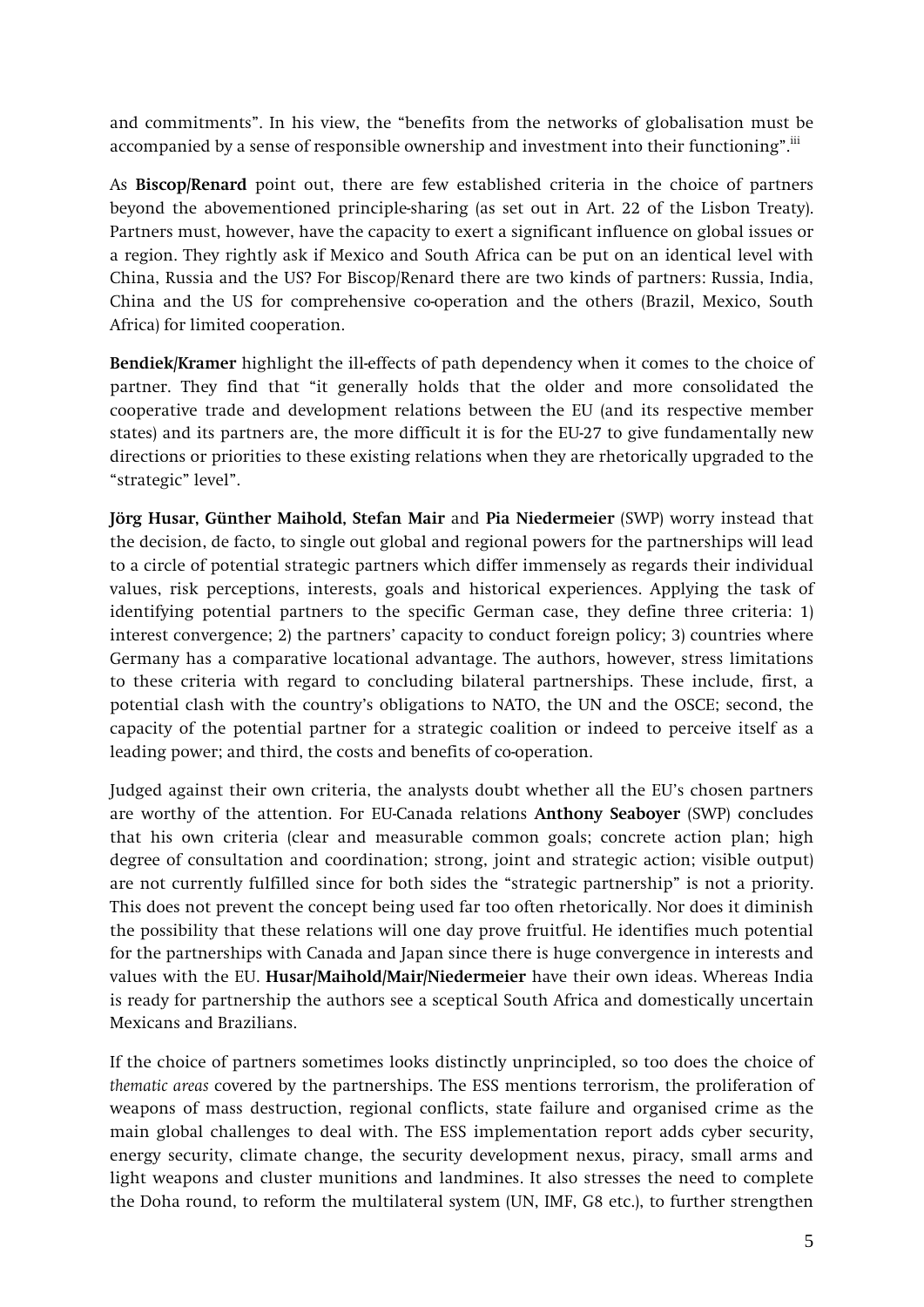the International Criminal Court and human rights, and to meet the Millennium Development Goals. From all the strategic partnership documents it becomes clear that they aim at going beyond the typical trade (and aid) co-operation but also looking for joint global e.g. security, energy and environmental concerns.

According to **Gisela Müller-Brandeck Bocquet** (University of Würzburg) the EU might not have chosen the right policy areas for cooperation with its strategic partners since they were mainly influenced by the successful lobbying of one of the EU member states. In her view, the undeniable added value of cooperation with the EU such as economic advantages and easing access to the common market seemed no longer to suffice. In other potential fields of cooperation, such as conflict prevention and management, the EU's capabilities were too weak, thus the EU cannot provide any security guarantees to its partners like the US can. With regard to good governance and development cooperation the EU was seen as too paternalistic.

**Biscop/Renard** take up the discussion about the EU's added-value for its strategic partners and say that vis-à-vis global actors, the classic EU strategy of positive conditionality related to promoting its model, i.e. the offer of benefits in return for security co-operation and economic, social and political reforms, has had great limitations. In their view, global powers could only have been convinced of the value of the EU model by shared interests and common challenges rather than the "proverbial carrot". On the other hand, according to **Grevi**, the EU should stick to the conditionalities of the strategic partnerships, otherwise getting a problem of credibility.

## **The future of strategic partnerships**

The EU itself acknowledges the need to move forward and adapt the strategic partnerships it pursues to a new and dynamically changing context. It has recently conducted reviews and implementation reports for its EU-Russia strategy and EU-Africa strategy whilst adapting its EU-India Joint Action Plan (e.g. by adding new cooperation activities with regard to the promotion of peace and comprehensive security as well as sustainable development). The last evaluation of the EU-China relationship was conducted in 2006. For the more recent partnerships with Brazil and Mexico there has not yet been an evaluation. The EU-Japan Action plan expires in 2011.

What becomes clear from the analysis so far is that, in the absence of any clear conceptual thinking by the EU, strategic partnerships are complex and diverse and that judgments of their success or failure depend in large part upon the eye of the beholder. Thus, as **Vasconcelos et al.** put it "if the goal has been to turn the EU into the hub of an international coalition promoting a multilateral solution to the world's problems [as e.g. in Copenhagen…] then the answer is negative." On the other hand, the strategic partnership with China was useful in successfully negotiating technical and regulatory matters.

**Bendiek/Kramer** advocate greater differentiation. The EU, they say, should confidently emphasize the dual character of its foreign policy. On the one hand it is normative, shaping global order on the basis of effective multilateralism; on the other hand it pursues own interests. This will avoid misunderstandings with partners. In order to fill the EU's strategic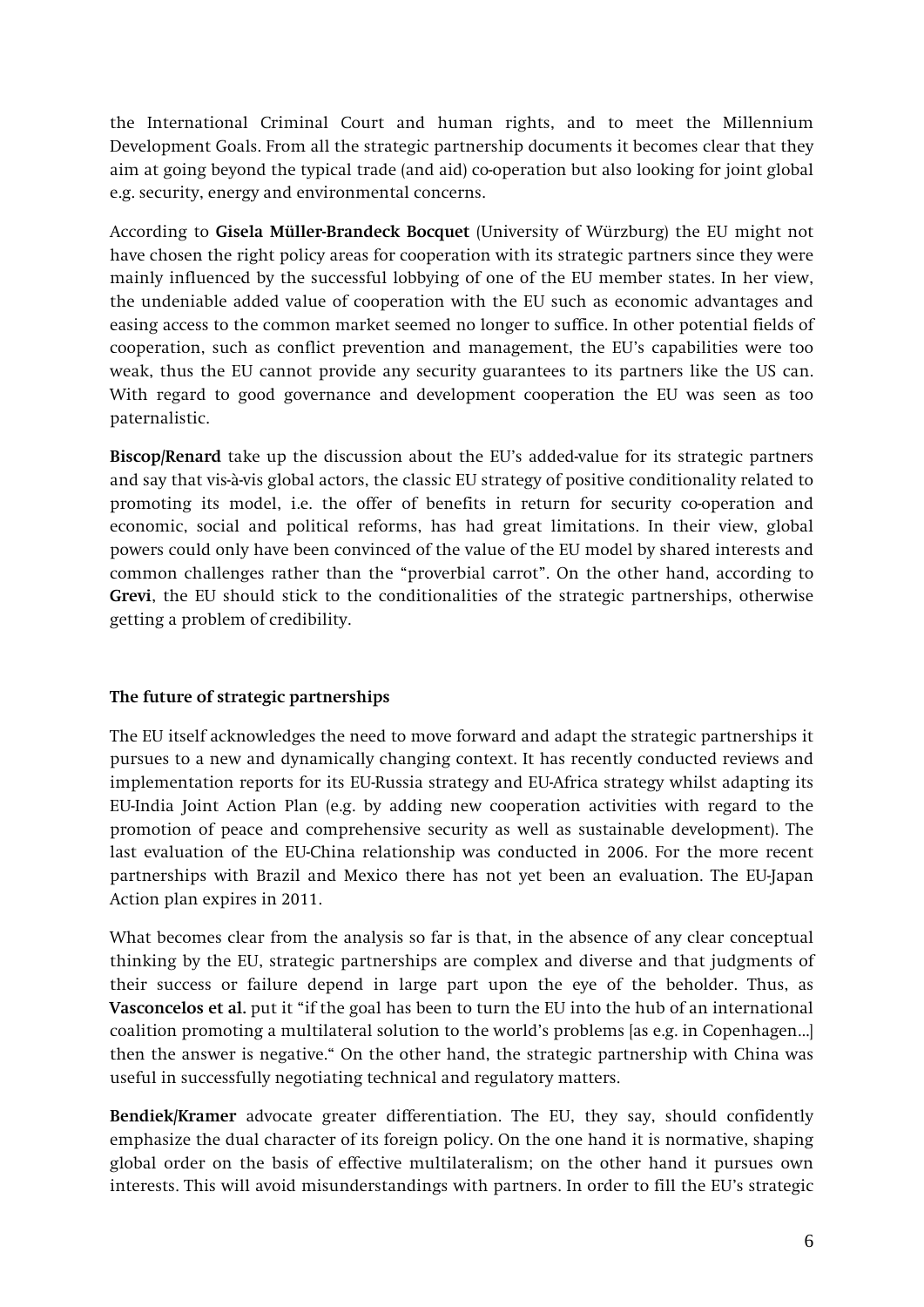partnerships with "strategy" for **Biscop/Renard** an assessment of EU interests in the various regions and a clearer definition of its objectives towards partners is the first step. Therefore, the EU should integrate the existing climate, migration, energy policies into the broader foreign policy framework.

For **Grevi** there is a need to revise the existing structures of global governance as well as for flexibility in the formulation and interpretation of the strategic partnerships due to the continuously changing context. He therefore recommends four things: First, to adjust the EU external relations approach to a transparent double-track, thus normative and interest-based approach, second, to take into account the partners' perceptions which do not consider the EU as a fully fledged international actor but as an attractive partner to co-operate with, third, to better match the EU's supply with the partners' demands and expectations restraining partners to follow a double track approach with the EU and its member states, and fourth, to take into account the "US factor" acknowledging that e.g. India feels closer to the US whereas China more attached to EU.

Importantly for Grevi, the EU and its member states must decide together where to invest resources with regard to which networks without undermining the UN. Triangular cooperation e.g. between EU, AU and China or India, respectively should be strengthened to avoid competition between strategic partnerships and interregional relations. One could build on joint training, better share experiences and lessons learnt in crisis management and prevention and consult earlier and more regular at UN Headquarters level; here, other partners are interested in the EU's experience with policing, institution building and Security Sector Reform. With China and India technology transfer and industrial partnerships are of interest. Another focus should be to achieve internationally recognised standards, e.g. in the context of the International Biofuels Forum.

According to **Müller-Brandeck Bocquet**, the EU should decisively address the construction of an effective multilateralism (including a more equitable representation of powers in international organisations) and engage emerging powers there. **Grevi**, meanwhile, pleads for cooperation in an "interpolar world" marked by a redistribution of global power and interdependence. According to him, the transatlantic relationship will remain the most important partnership for the foreseeable future but indicators on the development of the so-called BRICs (Brazil, Russia, India, and China) showed the increased relevance of the EU's strategic partnerships with them as a precondition for global governance of common challenges. The policy priorities would depend on the time horizon and will change. In Grevi's view the main clusters for co-operation will be global and regional governance, nonproliferation, crisis management, Africa's stability and development as well as energy and climate change.

**Biscop/Renard** believe that the EU should adapt the multilateral architecture and ask itself 1) if it actually, while being overrepresented, can contribute to reforms while speaking more and more with one voice in an EU seat, 2) which the preferred multilateral fora are, for which issues, and 3) what the role of other formats such as G20 are, especially vis-à-vis the UN. In their perspective, strategic partnerships are most effective if seen as instruments to further effective multilateralism. More concretely, the EU should look for practical cooperation and coalition building in specific policy areas where there are shared interests,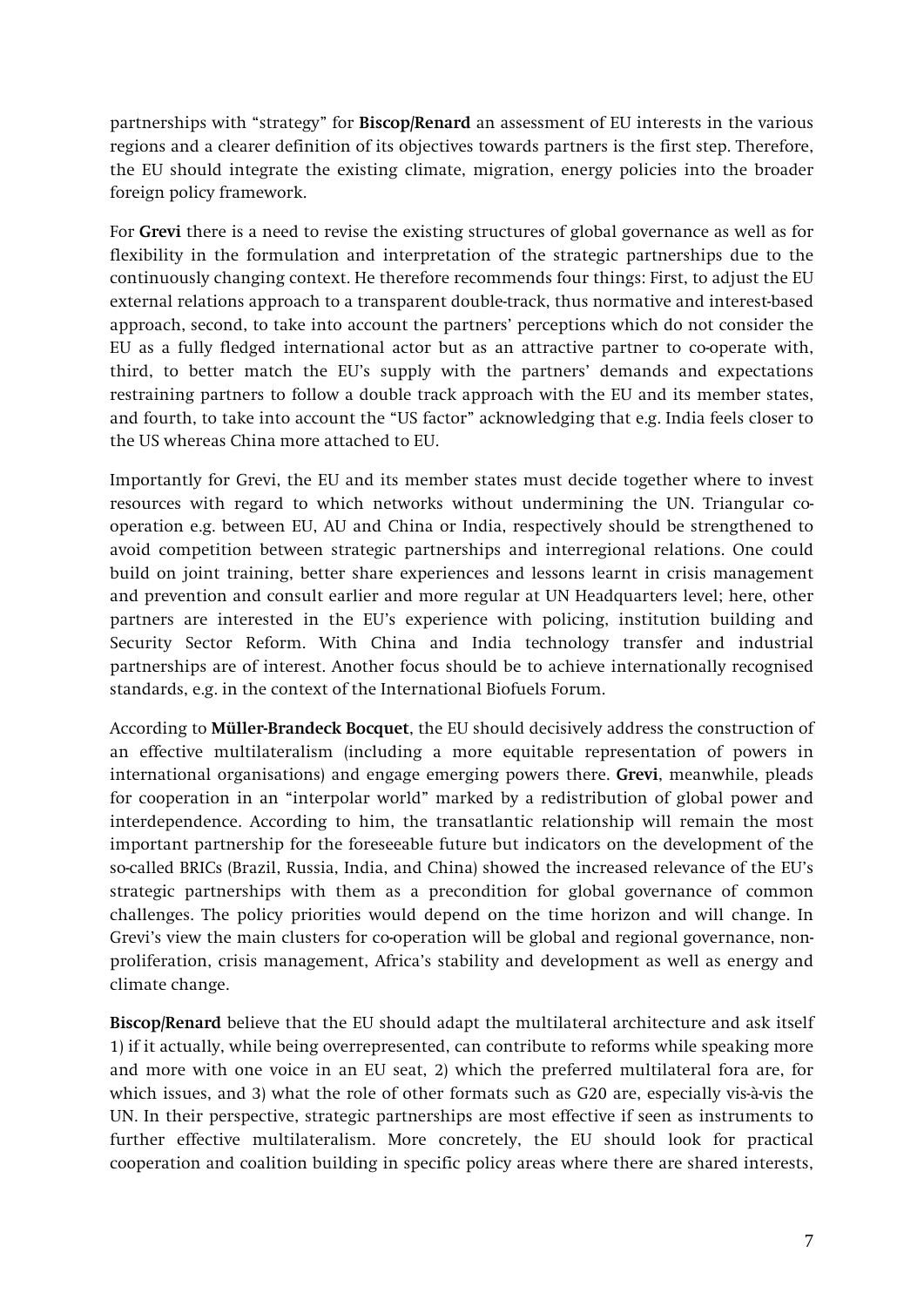then institutionalise them and link them to cooperation in multilateral fora. At a later stage this can expand into broader areas of cooperation including with regard to values.

**Maihold** criticises the lack of policy-centred approaches, co-leadership coalitions and regional specificity. Here, the local EU delegations, coordinated by the EEAS, could help in drafting and negotiating partner-specific co-operation tools. In the different global governance fora (issue-driven such as G20+ and Cairns Group; distribution oriented such as G77 and the non-aligned movement; south-south such as IBSA; north-south such as G20 Finance) the EU needs to be proactive and invest in technical capabilities to create global rules and the ability to contribute to their implementation by forming co-leadership or leadership coalitions. For Maihold, to offer convincing and sufficiently interesting agendas (more that trade and aid) to its partners which are at the same time courted by other competitors the EU should relate to certain policy areas and region specific issues and take into account the expectations of the counterparts and the EU's actual capacity. A unique offer of the EU in this regard could include e.g. increased levels of development co-operation in order to create synergies by developing common projects in science and technology transfer based on public private partnerships or the triangulation of development cooperation.

#### **Is the EU itself a strategic actor?**

Many analysts, however, identify a significant pre-condition for the further development of strategic partnerships – and that is, that the EU itself develop into a strategic partner. The ESS highlights that the EU has to become more capable and better co-ordinate its different instruments. The implementation report acknowledges the efforts done in this regard and also stresses the Lisbon Treaty as a framework to further achieve this. The different strategic partnership documents merely mention the different areas of co-operation going beyond trade and aid but do not recall on the development and possible shortcomings of the EU's own instruments.

Still, the analysts see that as a major deficit of the EU in its relations with the strategic partners. Thus, **Grevi** critically asks if the EU was actually ready (thus, willing and able) to be a strategic partner itself? More concretely, he asks if the Union had: the commitment to set principles; the ability to define priorities; sufficient policy tools; the capacity to negotiate; let alone the recognition from others? The answer which his colleagues and he give in **Vasconcelos et al.** is rather negative. While acknowledging that the EU succeeded in speaking with one voice in trade and economic negotiations the "strategic partnerships" are as other foreign policy tools often highly disputed between member states (e.g. the EU does not find a common approach towards Russia). Furthermore, the big member states still followed their own foreign policy agenda and directly interact with the respective strategic partners. Due to this and since other powers are competing with the EU, for **Biscop/Renard** the crucial point must be to speak with one voice by at least more and more sharing information between the member states and the EU in order to reduce the conflict potential around potential competing interests. **Bendiek/Kramer** also highlight the partnerships inherit inefficiency caused by the EU's institutional complexity in the form of conflicts of interest, conflicts of influence and interinstitutional tensions - not helped by continuous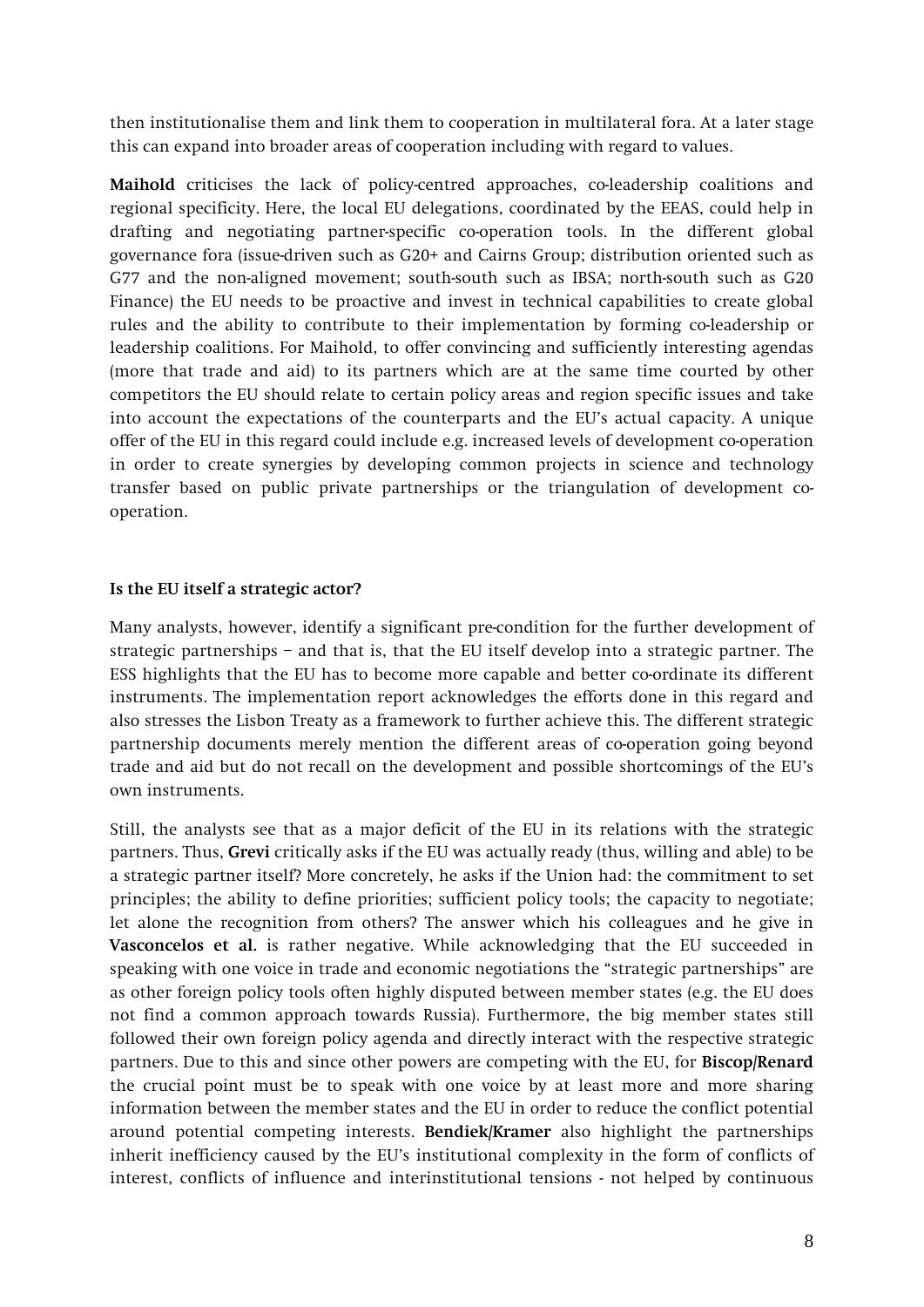adjustments necessary due to changing policy constellations between the EU and its strategic partners.

According to **Maihold**, the attractiveness of the EU to external partners has diminished considerably due to this mismatch between the EU's normative power expectations and internal capabilities but also due to diminished role expectations abroad, with regard to the fact that the region-to-region dialogue is not working when other regions are not as heavily integrated and institutionalised as the EU, the challenges to maintain the conditionality principle in development aid in view of other donors etc. The competition between emerging powers and the EU may also be due to the lack of formats and limited options the EU can offer in terms of co-leadership. According to Maihold, the EU has lacked instruments to come to terms with the differentiated profiles and new roles of actors in international politics (e.g. Mercosur, SAARC and SADC having expertise in shaping initiatives; Brazil, India and Japan coordinating communities of responsibility with regard to UN Security Council reform; the IBSA-Dialogue Forum mobilising allies for joint initiatives; G20 attracting or enforcing interregional acceptance and support by state and non-state actors etc.).

#### **Reviewed articles**

Bendiek, Annegret, Kramer, Heinz, The EU as a Would-Be Global Actor: Strategic Partnerships and Interregional Relations, in: Husar, Jörg/Maihold, Günther/Mair, Stefan (eds.): Europe and New Leading Powers. Towards Partnership in Strategic Policy Areas, Nomos, 2010, pp. 21-42.

Biscop, Sven, Renard, Thomas, A Need for Strategy in a Multipolar World: Recommendations to the EU after Lisbon, Security Policy Brief 5, January 2010.

Biscop, Sven, Renard, Thomas, The EU's Strategic Partnerships with the BRIC: Where's the Strategy?, in *BEPA Monthly Brief*, issue 29, September 2009, pp. 6-8.

Grevi, Giovanni, The rise of strategic partnerships: between interdependence and power politics, in: Grevi/Vasconcelos (eds.): Partnerships for effective multilateralism: EU relations with Brazil, China, India and Russia, Chaillot Paper 109, May 2008.

Husar, Jörg, Maihold, Günther, Mair, Stefan, Niedermeier, Pia: Neue Führungsmächte als Partner deutscher Außenpolitik. Ein Bericht aus der Forschung, SWP-Studie, Dezember 2008.

Maihold, Günther, Conclusion. Leadership coalitions as a new element for the EU's external action, in: Husar, Jörg/Maihold, Günther/Mair, Stefan (eds.): Europe and New Leading Powers. Towards Partnership in Strategic Policy Areas, Nomos, 2010, pp. 149-156.

Maihold, Günther, "Strategische Partnerschaft" und schwacher Interregionalismus. Die Beziehungen zwischen Brasilien und der EU, in: Bendiek/Kramer (eds.): Globale Außenpolitik der Europäischen Union. Interregionale Beziehungen und "strategische Partnerschaften", Nomos, 2009, pp. 190-208.

Müller-Brandeck Bocquet, Gisela, European Foreign Policy: What Role for Policy Area Centered Approaches?, in: Husar, Jörg/Maihold, Günther/Mair, Stefan (eds.): Europe and New Leading Powers. Towards Partnership in Strategic Policy Areas, Nomos, 2010, pp. 43-49.